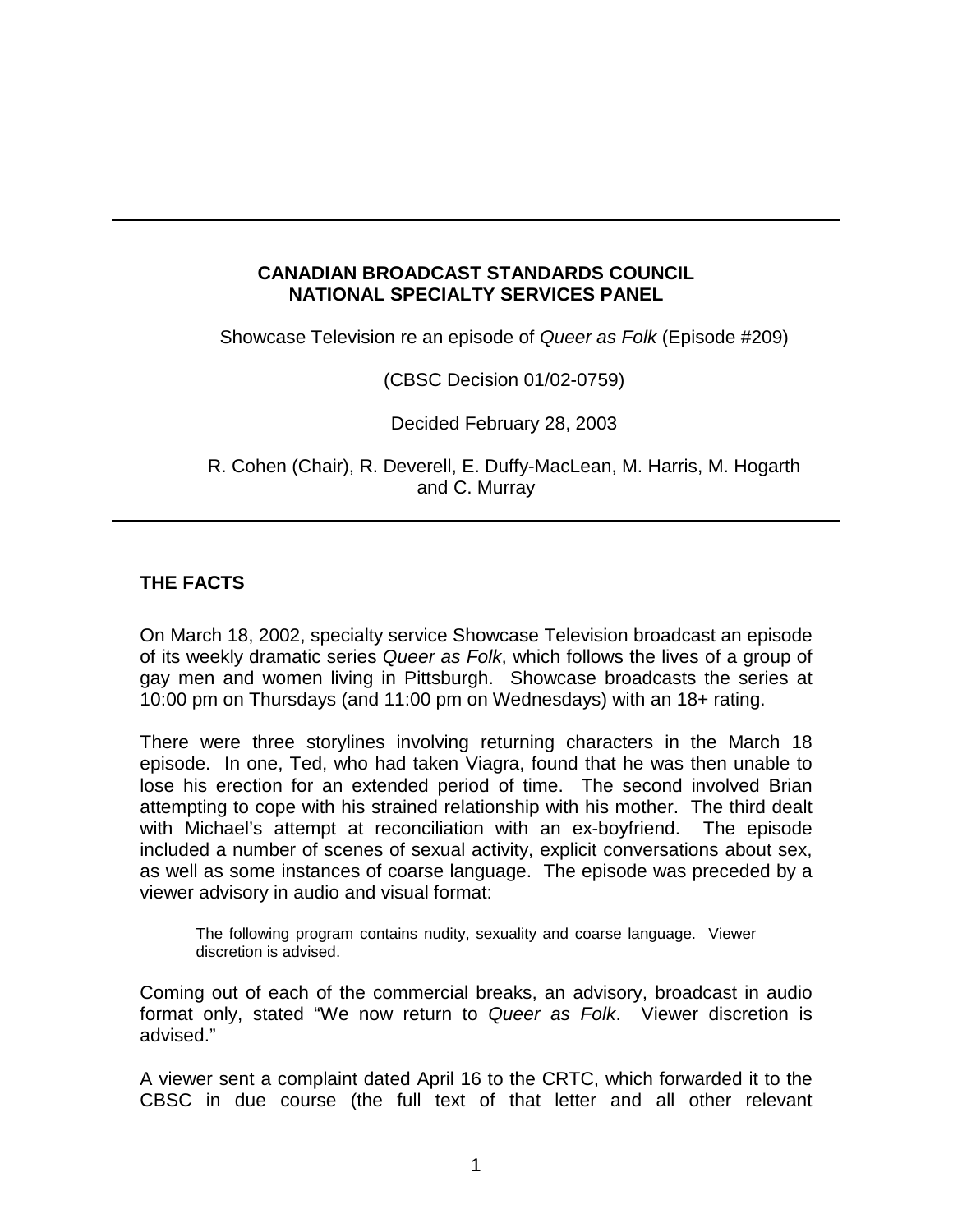correspondence can be found in the Appendix to this decision). The viewer stated his concern about the "graphic homosexual pornography and vulgar language" in the March 18 episode of *Queer as Folk*. He also stated his objection to the fact that Showcase Television, a specialty service, comes bundled with other channels in his satellite distribution service without his being aware or notified in any way that the service carries this type of content. He suggested that "children and babysitters will be going through the channels and coming across content which homeowners had no idea was on their television channels."

Showcase responded to the complainant on May 7. The service explained its programming mandate to "offer an alternative to other broadcasters' offerings" by broadcasting "high-quality international drama series and world-class films." It noted that *Queer as Folk* has received critical acclaim for providing a realistic look at gay life. It acknowledged that "certain sex scenes may [cause] grave concern," but pointed out that the scenes depict consensual sex and are relevant to the storyline. Showcase emphasized that it broadcasts this program after the "Watershed" hour of 9:00 pm, assigns it an 18+ rating and provides a viewer advisory. In response to the complainant's concerns about his satellite channel package, Showcase explained that it is the distribution companies, not the broadcasters, that determine which services will be packaged together.

On May 8, the complainant requested that the matter be referred to National Specialty Services Panel for adjudication.

## **THE DECISION**

The National Specialty Services Panel examined the complaint under the Canadian Association of Broadcasters' (CAB) *Sex-Role Portrayal Code* and *Voluntary Code Regarding Violence in Television Programming*. The relevant provisions of those Codes read as follows:

*CAB Sex-Role Portrayal Code*, Article 4 (Exploitation):

Television and radio programming shall refrain from the exploitation of women, men and children. Negative or degrading comments on the role and nature of women, men or children in society shall be avoided. Modes of dress, camera focus on areas of the body and similar modes of portrayal should not be degrading to either sex. The sexualization of children through dress or behaviour is not acceptable.

*CAB Violence Code*, Article 5.1 (Viewer Advisories):

To assist consumers in making their viewing choices, broadcasters shall provide a viewer advisory, at the beginning of, and during the first hour of programming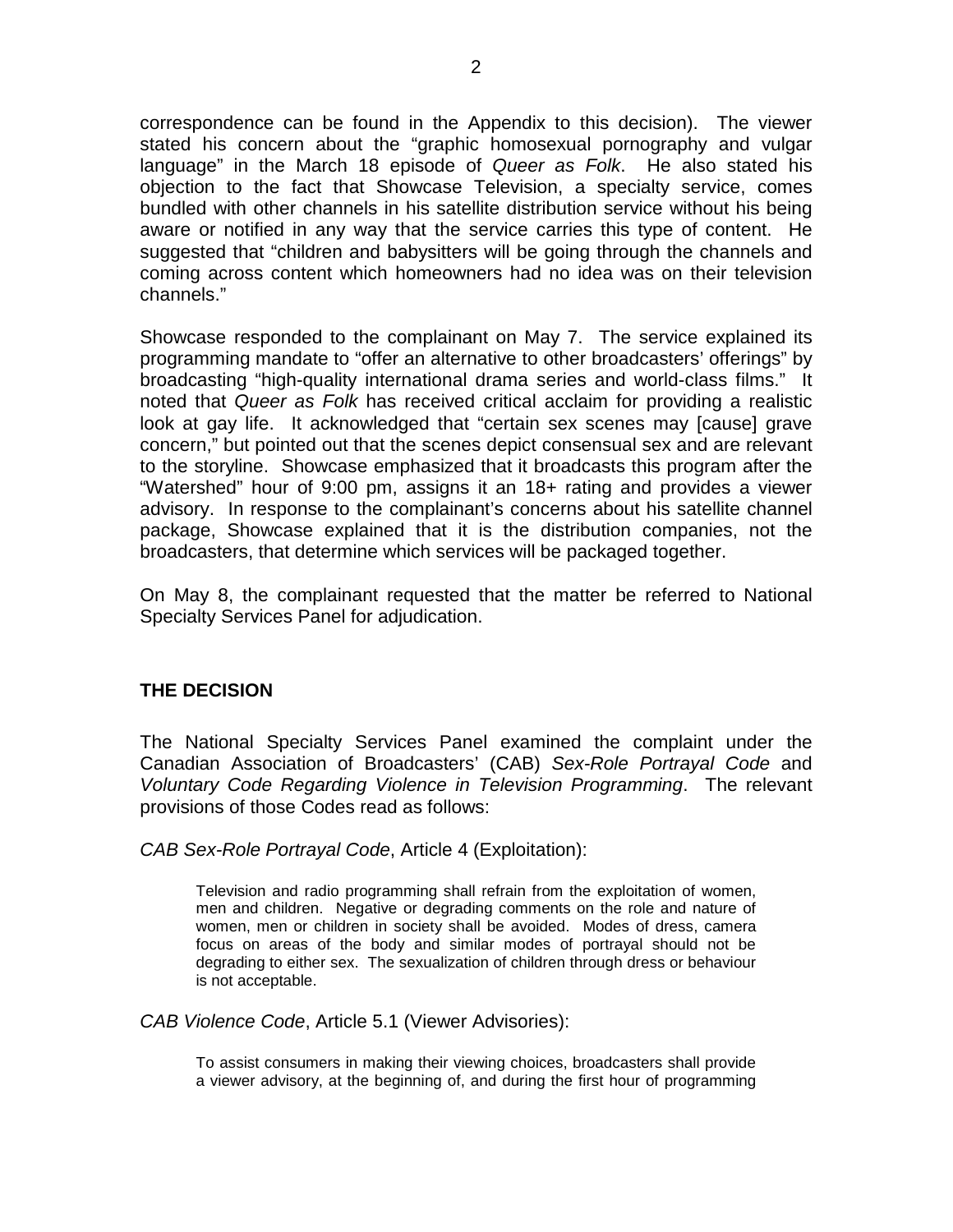telecast in late evening hours which contains scenes of violence intended for adult audiences.

The National Specialty Services Panel reviewed all of the correspondence and viewed a tape of the episode in question. The Panel finds no breach of the *CAB Sex-Role Portrayal Code*, but does find Showcase's provision of viewer advisories in violation of Article 5.1 of the *CAB Violence Code*.

#### **A Preliminary Matter: The Treatment of This Complaint**

As noted above, the complainant requested on May 8 that the CBSC adjudicate his complaint. Due to an administrative error of the CBSC Secretariat, this file was inadvertently not considered at a meeting of the National Specialty Services Panel that was held on September 13, which adjudicated a complaint about a different episode of *Queer as Folk* (that of November 12, 2001). The decision concerning the earlier episode was publicly released on November 4, 2002, obviously long after the broadcast of the episode being dealt with in this decision.

In its review of the complaint and the episode at hand, the CBSC Secretariat had determined that no new issues (new, that is, vis-à-vis those treated in the September 13 *Queer as Folk* decision) had arisen. Accordingly, the Secretariat sent the complainant in this file a copy of that decision with an explanatory letter on November 6. He wrote back to the CBSC on December 9 requesting that his specific complaint be examined by the National Specialty Services Panel since he was "particularly concerned with the fact that the warning of adult content before the show and after each commercial breaks [*sic*] were not identical to the September 13, 2002 decision which you have ruled on."

The CBSC agreed to adjudicate his complaint through the normal CBSC process and the result is the present decision.

#### **The Program's Sexual Content**

After reviewing the March 18, 2002 episode, the National Specialty Services Panel does not believe that any new programming considerations arise that it did not address in the first *Queer as Folk* decision. Both episodes included scenes of sexual activity and discussions about sex using explicit language. In the earlier decision, namely, *Showcase Television re an episode of Queer of Folk* (CBSC Decision 01/02-0217, September 13, 2002), this Panel addressed the complainant's concerns about the program's sexual content in the following terms:

The National Specialty Services Panel acknowledges that there is significant sexual content in the challenged episode of *Queer as Folk*, which is more than merely suggestive. It further acknowledges that the sexual content in question is intended for adult audiences. Although undeniably present, such sexual content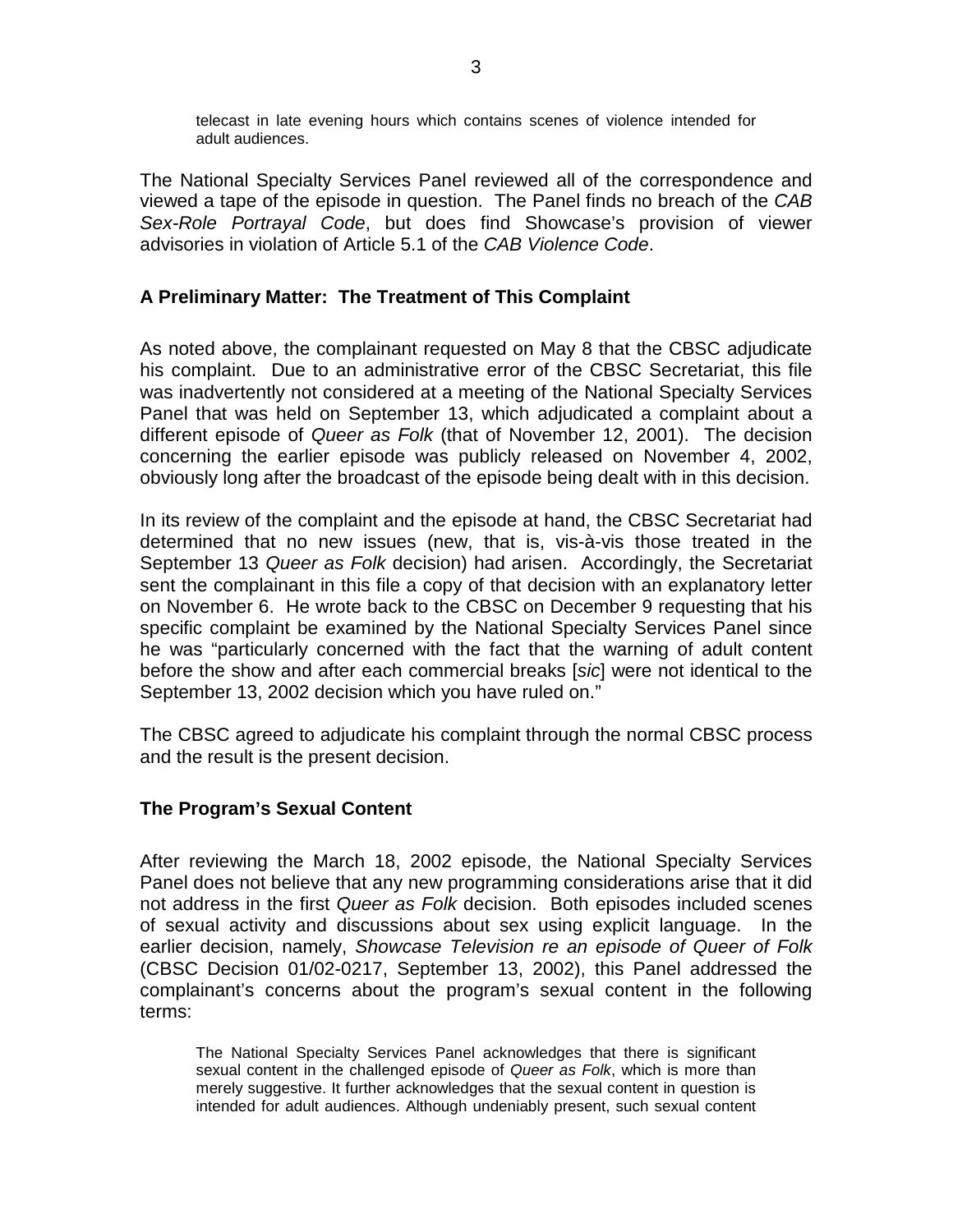is not in violation of any codified standards when played after the Watershed hour. As the National Conventional Television Panel explained in *CTV re W-Five (Swingers)* (CBSC Decision 99/00-0347, February 14, 2001) (which dealt with the subject of swinging, that is, the exchange of sexual partners):

It is the experience of the CBSC that programs dealing with such an overtly sexual subject sometimes lead to some sensitivity of reaction on the part of the viewing audience. This does not, of course, mean that the broadcaster ought not to air such a program. As the broadcaster correctly points out, the *Broadcasting Act* itself provides, in Section 3(1)(*i*), that

> the programming provided by the Canadian broadcasting system should

> (*iv*) provide a reasonable opportunity for the public to be exposed to the expression of differing views on matters of public concern.

To this the Panel would add that Section 3(1)(*i*) also provides that

> the programming provided by the Canadian broadcasting system should

> (*i*) be varied and comprehensive, providing a balance of information, enlightenment and entertainment for men, women and children of all ages, interests and tastes

Nor does the Panel consider that the sexual content is at all exploitative, in terms of Article 4 of the *Sex-Role Portrayal Code*. In any event, the complainant's concerns lay with sexual explicitness rather than with gender representation. That is fair enough. There was, however, nothing in the content that violated any Code provision such that the program ought not to have been accessible for those persons who might have wished to see it. That, indeed, is the reason for which audiences are entitled to have sufficient information about program content to enable them to exercise a knowledgeable viewing decision.

While the Panel is unsure whether the complainant in the matter at hand is more concerned with the *graphic* nature of the sexual content or the *homosexual* nature of it (his expression was "graphic homosexual pornography"), it wishes to make plain its view that the only issue for the CBSC is the graphic aspect of the scenes. The Panel does not support any differentiation between homosexual and heterosexual sexual activity; its concern is solely the appropriateness of the *level* of activity, not the gender of the participants, in terms of the time at which the programming is shown and the information provided to the potential audience. As to the level of activity, it adopts its conclusions regarding content in the first *Queer as Folk* decision in the matter at hand.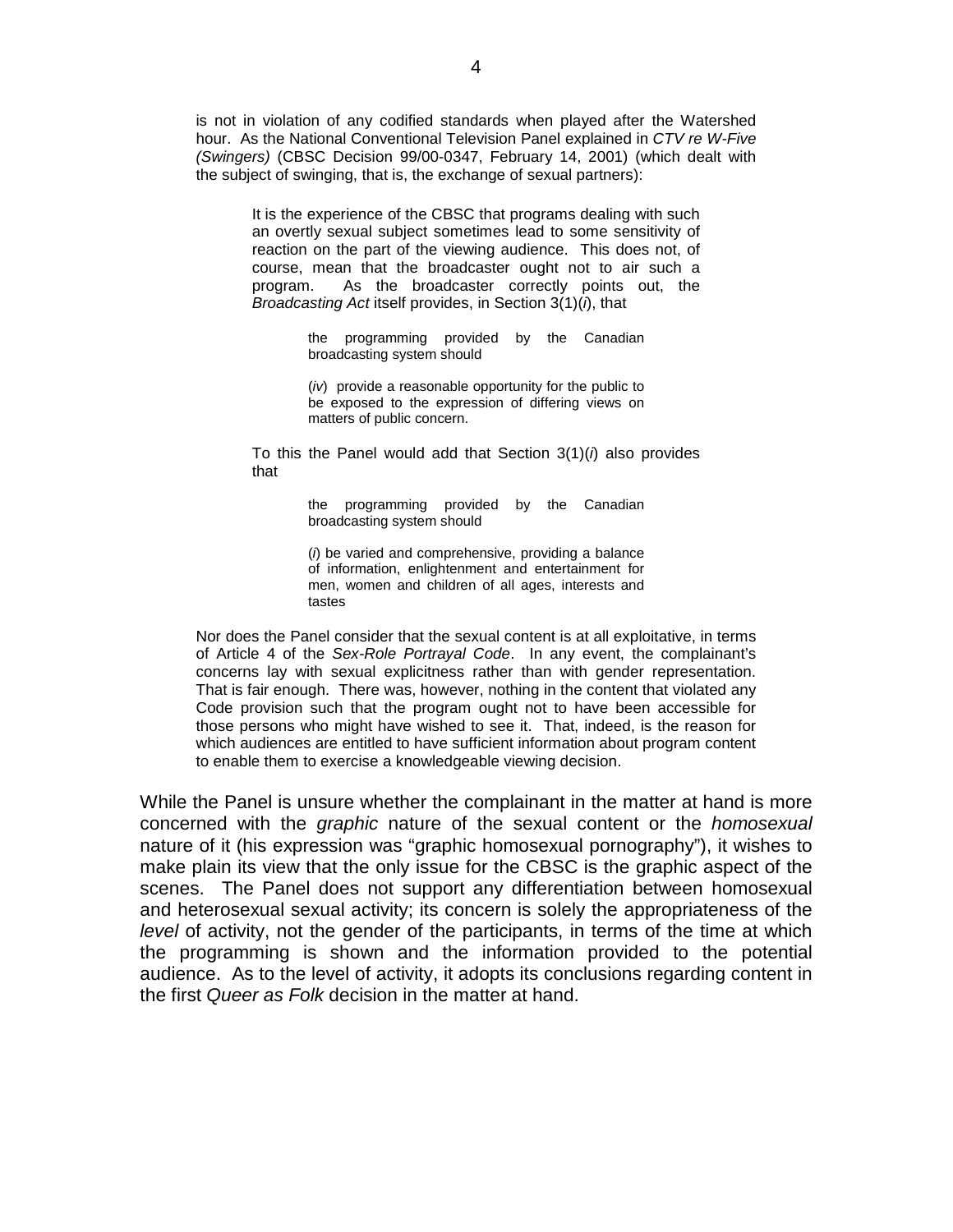#### **Viewer Advisories**

It ought to first be noted that, although Article 5.1 of the *CAB Violence Code* makes mentions of violence only, it has long been established by the CBSC that the requirements of that provision apply equally to other types of adult-oriented content, such as sexuality and coarse language.

The issue of viewer advisories in the matter at hand, like the issue of sexual content, is similar to the previous Queer as Folk decision. Contrary to the complainant's assertion that "the warning of adult content before the show and after each commercial breaks [sic] were not identical to the September 13, 2002 decision," the wording and format of the viewer advisories provided at the beginning and coming out of all commercial breaks in both episodes were identical. The sole difference in the provision of advisories was the number of them. In the Queer as Folk episode which was the subject of the first decision, the detailed audio and visual advisory was broadcast at the beginning of the program, while the shorter audio-only advisory was provided only after the second commercial break. In the March 18 episode in question here, the audioonly advisory was broadcast coming out of all three commercial breaks.

In the first *Queer as Folk* decision, Showcase was found in violation of Article 5.1 of the *CAB Violence Code* both for the inadequate number of viewer advisories, as well as for their format and the information provided in those advisories following the commercial breaks. In that case, this Panel stated

Showcase has failed to provide advisories coming out of *every* commercial break. Moreover, in the case of the second commercial break, the advisory was in audio format only; it also provided no information to the audience about the reason for which the program required a viewer advisory. The second advisory consisted of only a reminder of the name of the program and the general statement that "viewer discretion is advised". It did not reiterate the informative statements associated with the initial advisory as to the sexuality, coarse language and mature content. Both failures constitute breaches of Article 5.1 of the *CAB Violence Code*.

In the case of the March 18 episode, Showcase is not at fault with respect to the number of advisories provided. The Panel does, however, find Showcase in breach for its provision of audio-only advisories coming out of commercial breaks. As this Panel ruled in *Showcase Television re the movie Rats* (CBSC Decision 99/00-0772, August 23, 2001), the broadcast of an advisory in audioonly format was insufficient because

this warning in audio format only is of no assistance to the hearing impaired or to those who may be glancing at their television sets at a distance or with the volume turned down or otherwise rely on visuals only to determine the viewing choices for their household.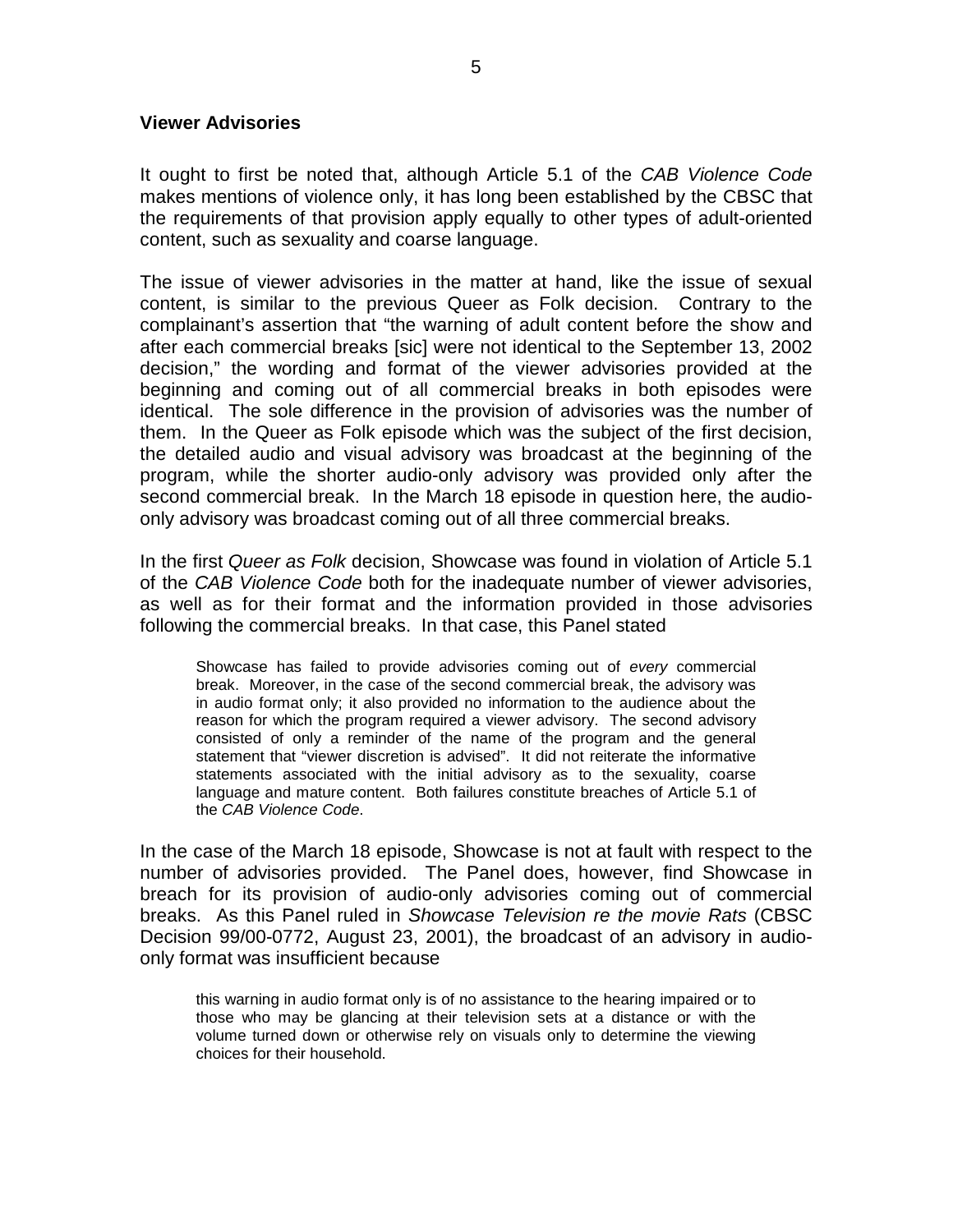It also finds Showcase in breach for its failure to offer more specific information about the content of the program in those advisories. "Viewer discretion is advised" tells the audience nothing material about the program content. It does not differentiate, to its own disadvantage, between those who cannot tolerate, say, violent content but have no difficulty in accepting mature sexual content on their television screens. The purpose of advisories is to *inform*. The contentdevoid four-word alert does not do that. It does not fulfill the needs of the viewer. It does not meet the basic requirements of Article 5.1.

## **Distribution of Services**

A large portion of the complainant's original letter outlined his objection to the lack of information provided to customers when choosing their television service provider and channels. He stated that Showcase comes bundled with other channels "without any notification that Showcase carries graphic, homosexual, vulgar language and pornography." The Panel finds this perspective to be exaggerated and unjustified and the use of the word "pornography" in association with Showcase or the series *Queer as Folk* utterly inappropriate. With respect to the other elements of the complainant's statement, the Panel notes that many services, stations and networks, whether specialized or conventional, broadcast some part of their programming schedule with mature elements including adult themes, coarse language, nudity, sexuality or violence. It can hardly be said of Showcase that its schedule is dominated by such programming.

In any event, as a general rule, in order to help viewers decide what they wish to see and what they would prefer to avoid, all private broadcasters provide tools and information that permit viewers to make informed choices. These include the implementation of the Watershed hour of 9:00 pm, before which no adult programming can be broadcast. Even after that hour, broadcasters provide onscreen ratings icons and viewer advisories, as well as the program encoding that is compatible with the use of the V-Chip, which has been built into all television sets sold in Canada for several years. Moreover, both digital cable and DTH satellite services permit the blocking of entire channels via their decoding boxes.

As to the bundling issue itself, Showcase correctly indicated in its response letter that a broadcaster "does not have any control over which channels are packaged together – this decision is made by individual cable providers." In the light of the audience tools and information described above, families do, in any case, have sufficient opportunity to avoid programming they do not wish to see. The overall richness and variety of programming provided by general and niche broadcasters is entirely in keeping with the principle in the *Broadcasting Act* that programming provided by the overall broadcasting system "should be varied and comprehensive, providing a balance of information, enlightenment and entertainment *for men, women and children of all ages, interests and tastes.* [Emphasis added.]" That goal can only be achieved by the recognition and acknowledgment that having "different strokes for different folks" is fair, positive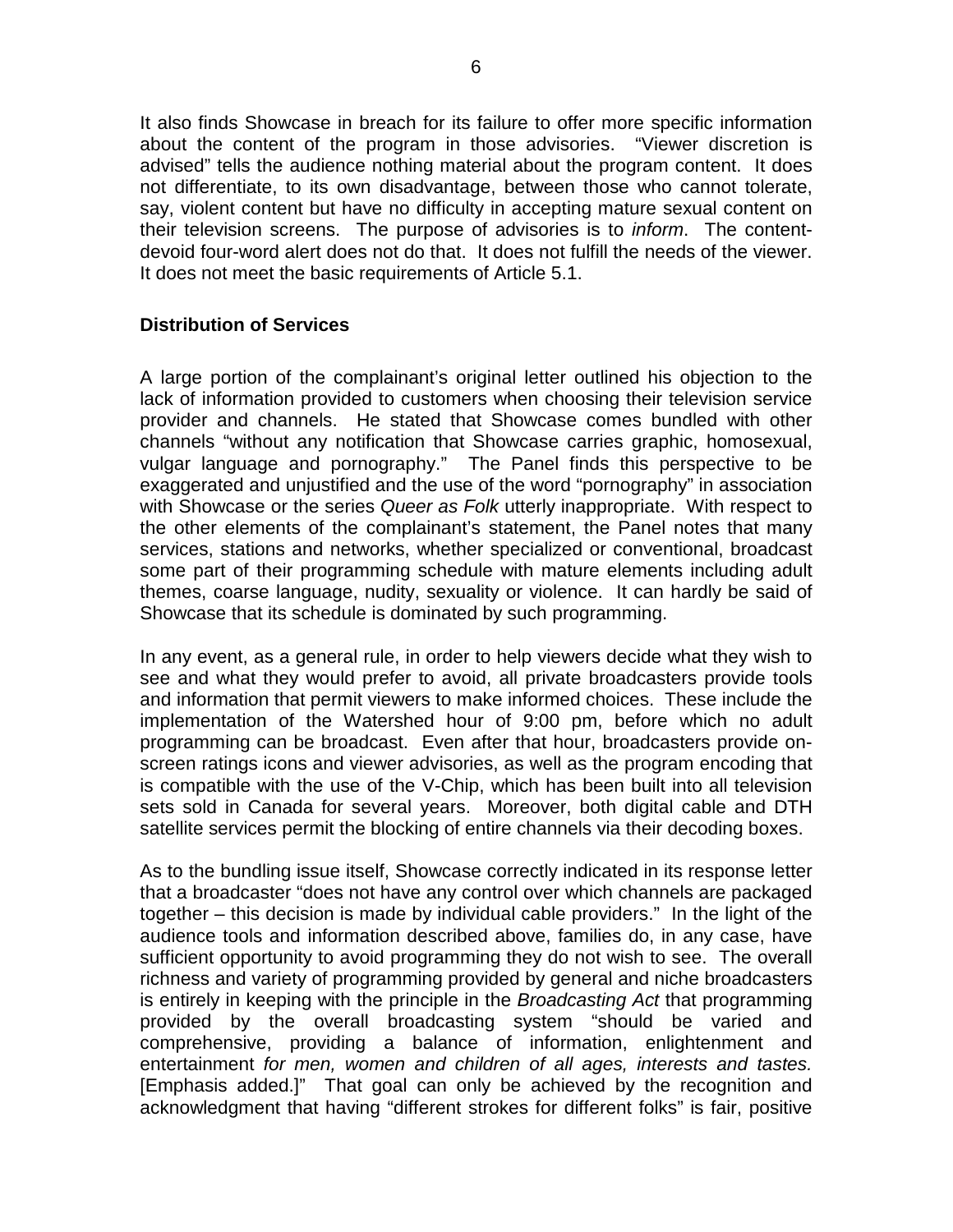and beneficial provided that it meets the codified standards and that those folks have the opportunity to make informed viewing choices.

## **ANNOUNCEMENT OF THE DECISION**

When the CBSC receives multiple complaints of a similar nature about one program or series, it is customary procedure to address all complaints in the text of a single decision. In this case, it was an administrative error that prevented the March 18, 2002 episode of *Queer of Folk* from being treated at the same time as that of November 12, 2001. Both complaints, and now both decisions, dealt with the same issues, namely, the sexual content and the provision of viewer advisories. In accordance with the requirements of the first *Queer as* Folk decision, Showcase announced that it had breached Article 5.1 of the *CAB Violence* Code in its broadcast of the program on November 12. Since the National Specialty Services Panel comes to the same conclusion with respect to the currently challenged broadcast and since the broadcaster had no opportunity to modify its viewer advisory policies for this broadcast *following* the first decision, it finds that there is no need to repeat a similar announcement with respect to this decision. It is expected, however, that Showcase Television has had the opportunity to sort out the viewer advisory issues and will succeed in avoiding any further breaches of this nature in future broadcasts.

*This decision is a public document upon its release by the Canadian Broadcast Standards Council.*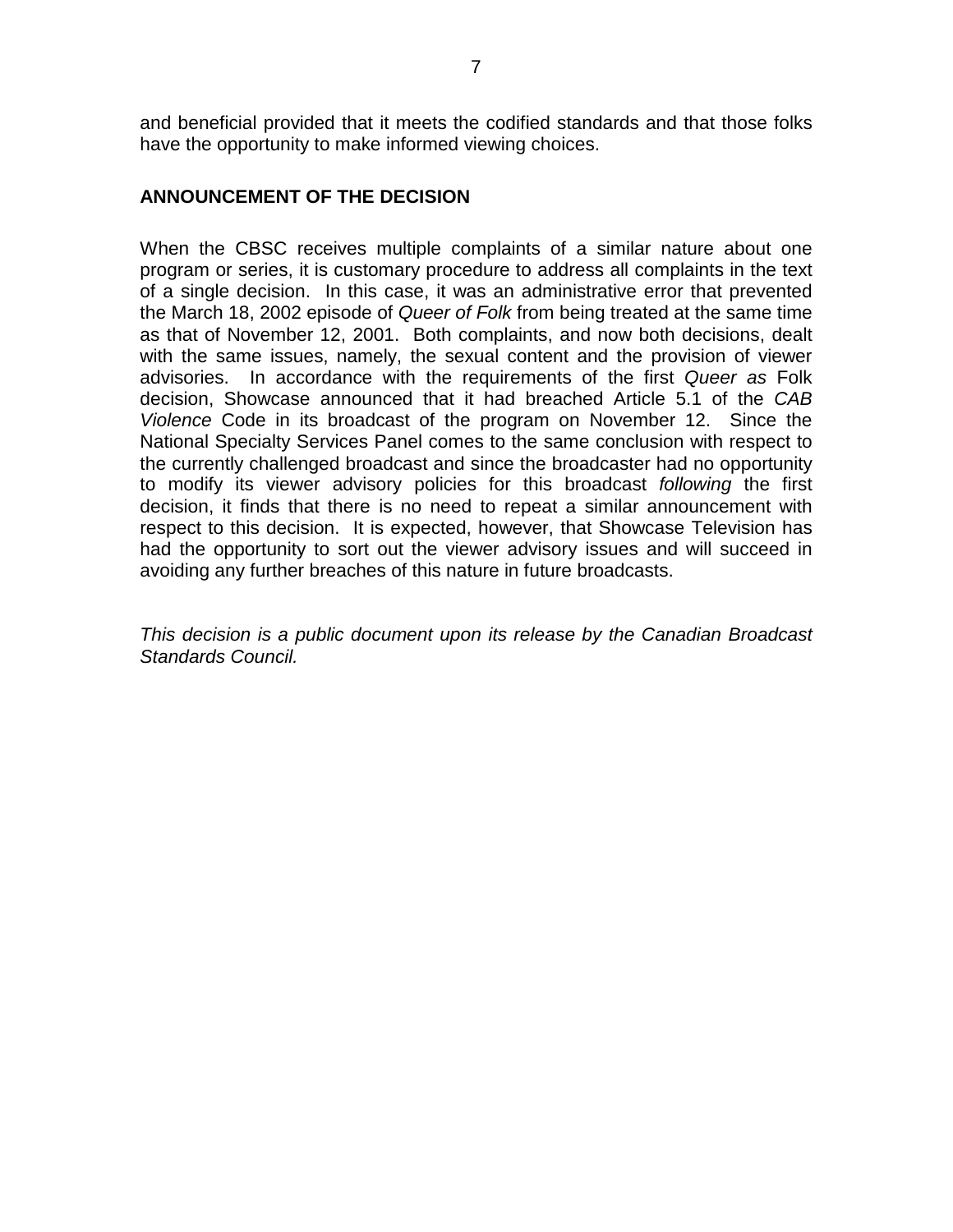#### **APPENDIX**

## **CBSC File 01/02-0759 Showcase Television re an episode of** *Queer as Folk* **(Episode #209)**

#### **The Complaint**

The following complaint dated April 16, 2002 was sent to the CRTC and forwarded to the CBSC in due course:

RE: Homosexual Pornography on Showcase Channel

I am writing to complain about the graphic homosexual pornography and vulgar language which is contained on the Showcase channel, one show in particular titled "Queer as Folk", specifically the broadcast on Monday, March 18, 2002 at 11:00 p.m.

My objection is that the Showcase channel comes bundled with other channels on satellite, therefore, there is no option whether or not this channel is received. This lack of informed consent is particularly problematic given that there is no notification that Showcase carries graphic homosexual, vulgar language and pornography that is being brought into people's homes without their full knowledge and consent.

As a lawyer it is the lack of informed consent to this content which is particularly insidious within the broadcast industry.

Children and babysitters will be going through the channels and coming across content which homeowners had no idea was on their television channels.

In our view, Showcase channel should have to have an explicit warning and information as to what exactly is on this channel before customers unwittingly purchase this homosexual pornography.

We look forward to your response as to what is going to be done about this problem.

## **Broadcaster Response**

The broadcaster responded to the complainant's letter on May 7 with the following:

Showcase appreciates and considers all viewer feedback and we thank you for taking the time to express your concerns about our programming. We regret that you were offended by Showcase's broadcast of the series *Queer as Folk* on March 18.

I would like to take this opportunity to explain Showcase's programming policy. It is our programming mandate at Showcase to offer an alternative to other broadcasters' offerings. One way that we have achieved this distinction is to broadcast high-quality international drama series and world-class films. The decision to air *Queer as Folk* is consistent with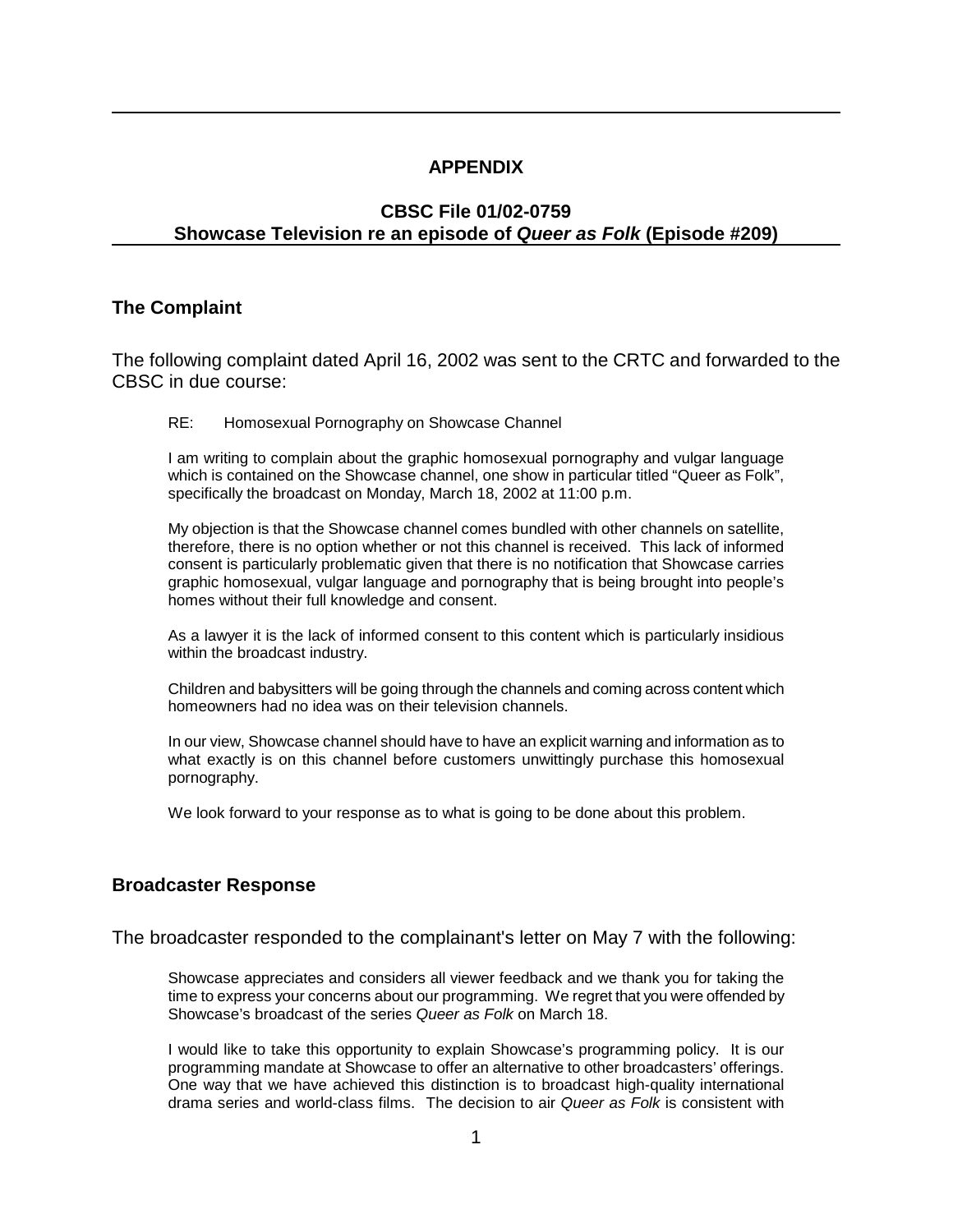Showcase's mandate to be the number one destination for critically-acclaimed programming from around the world.

*Queer as Folk*, a drama based on Britain's provocative series of the same name, depicts the lives of a group of gay men and women living in Pittsburg, Pennsylvania. The series has garnered significant critical acclaim in North America for its brave, realistic, funny and sometimes graphic slice of gay life, focusing on the relationships, careers, loves and ambitions of the characters. The Washington Post TV critic Tom Shales selected *Queer as Folk* as one of the year's Top 10 television programs, citing "it gets points just for its courage in presenting a totally unapologetic portrait of part of the homosexual subculture."

We understand that certain sex scenes may have caused you grave concern. Our view is that these scenes must be viewed within the context of the program as a whole. The sex scenes depicted in *Queer as Folk* are consensual and are essential to the story line. They help define the emotional relationships of the characters and their experiences.

*Queer as Folk* is intended for adult audiences only and Showcase has taken steps to broadcast this series responsibly. Before we decide to broadcast a program, our Programming Department screens it to ensure that it is suitable for broadcast. The determination of suitability includes ensuring that the broadcast would not contravene applicable broadcast laws and industry codes including, but not limited to, the Canadian Association of Broadcasters (CAB) "Code of Ethics", the CAB "Sex-Role Portrayal Code for Television and Radio Programming", and the "Voluntary Code Regarding Violence in Television Programming".

We are also concerned with the content of shows broadcast during hours when children may be watching. As required by the Voluntary Code Regarding Violence in Television Programming, Showcase is sensitive to the scheduling of programs with violent and other adult-oriented content. Such programming may not be aired prior to 9 p.m. However, in the case of *Queer as Folk*, it was decided that an even later viewing time (10 p.m.) would be appropriate so as to lower the likelihood of younger viewers inadvertently seeing the program. Because Showcase has both an Eastern and a Pacific feed, *Queer as Folk* does not air prior to 10 p.m. in any part of the country, and in some provinces airs as late as 12 a.m.

In addition, Showcase also complies with the new program classification system developed by the Action Group on Violence on Television to give Canadian parents the most advanced control system in the world. This six-level rating system is used to classify any levels of violence, language or sex/nudity in all drama, feature film and children's programming broadcast in Canada. The "18+" icon is shown during our broadcast of *Queer as Folk* to warn parents that this film contains themes or content elements which might not be suitable for viewers under the age of eighteen. This classification allows parents to use V-chip technology to screen out programs with mature subject matter, such as *Queer as Folk*, that they do not wish their children to watch. For more information about this technology, please visit www.vchipcanada.ca.

Finally, in order to assist our viewers in making their viewing choices, we run a viewer advisory before such programs indicating whether they contain scenes of violence, nudity and/or coarse language. In this instance a viewer advisory warning of scenes with violence, nudity and coarse language is before the broadcast of *Queer as Folk* and after each commercial break.

It is certainly not our intention to offend our viewers but to introduce them to the wealth of quality, unique drama from Canada and around the world. We realize this series is not suitable to everyone's tastes but we do want to provide viewers with the option to look at alternative lifestyles and stories. We have tried to construct the Showcase schedule to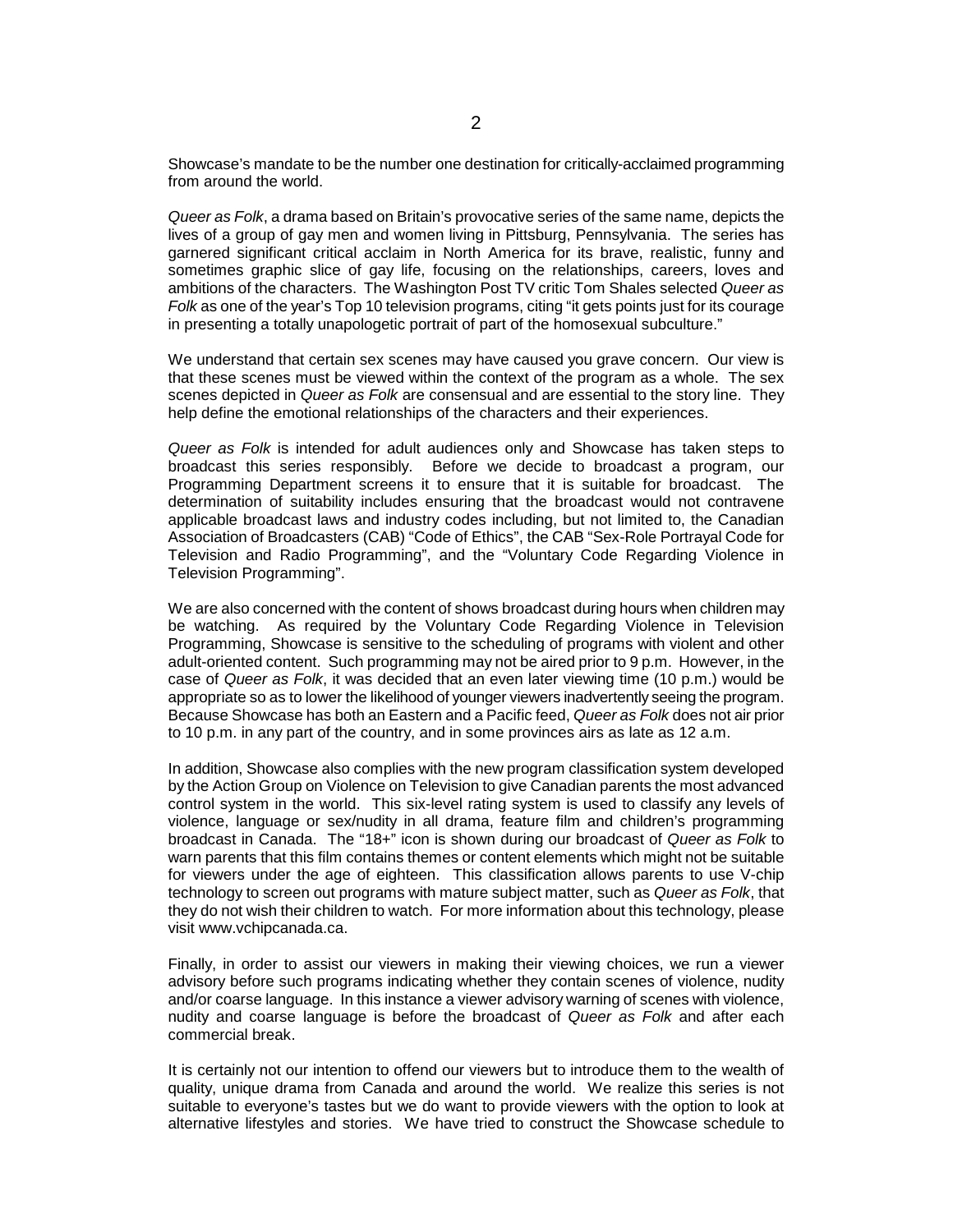deliver something for everyone, and to permit viewers to make their choices on an informed basis.

In your letter, you also mention that you are not happy with the channels that are included in your cable package. Showcase does not have any control over which channels are packaged together – this decision is made by individual cable providers.

Thank you for taking the time to voice your opinion. We do appreciate feedback and hope that this letter has addressed your concerns.

The complainant returned his signed Ruling Request form dated May 8.

#### **Additional Correspondence**

Due to an administrative error, this particular episode of *Queer as Folk* was not included in the adjudication material for the September 13, 2002 meeting of the National Specialty Services Panel at which another episode of the same program was examined. The complainant was, however, sent a copy of the *Queer as Folk* decision with the following cover letter on November 6:

Please find enclosed a copy of the CBSC's decision *Showcase re an episode of Queer as Folk* (CBSC Decision 01/02-0217, September 13, 2002) which was made public on November 4, 2002.

Although the episode discussed in the decision is not the episode that you had mentioned in your complaint, the CBSC Secretariat has viewed the March 18, 2002 episode and determined that that episode did not raise any additional issues from those examined in the enclosed decision.

If, in the future, you have seen or heard something on a CBSC member station that concerns you, please do not hesitate to contact us. We will then gladly handle you complaint.

The complainant responded to that letter on December 9 with the following request:

Further to your letter of November 6, 2002 enclosing a copy of CBSC's decision on Showcase re an episode of *Queer as Folk*.

Please be advised that in my view you have not fulfilled your responsibilities as the Canadian Broadcast Standards Council in suggesting that because you have reviewed *Queer as Folk* on September 13, 2002, that somehow applies to the episode which I complained of which was on March 18, 2002.

The CBSC Secretariat cannot unilaterally ignore the function of the Council which has an obligation to pursue my appeal. To do so is a derogation of the Council's duty and an overstepping of the Secretariat's duty.

I am particularly concerned with the fact that the warning of adult content before the show and after each commercial breaks [*sic*] were not identical to the September 13, 2002 decision which you have ruled on.